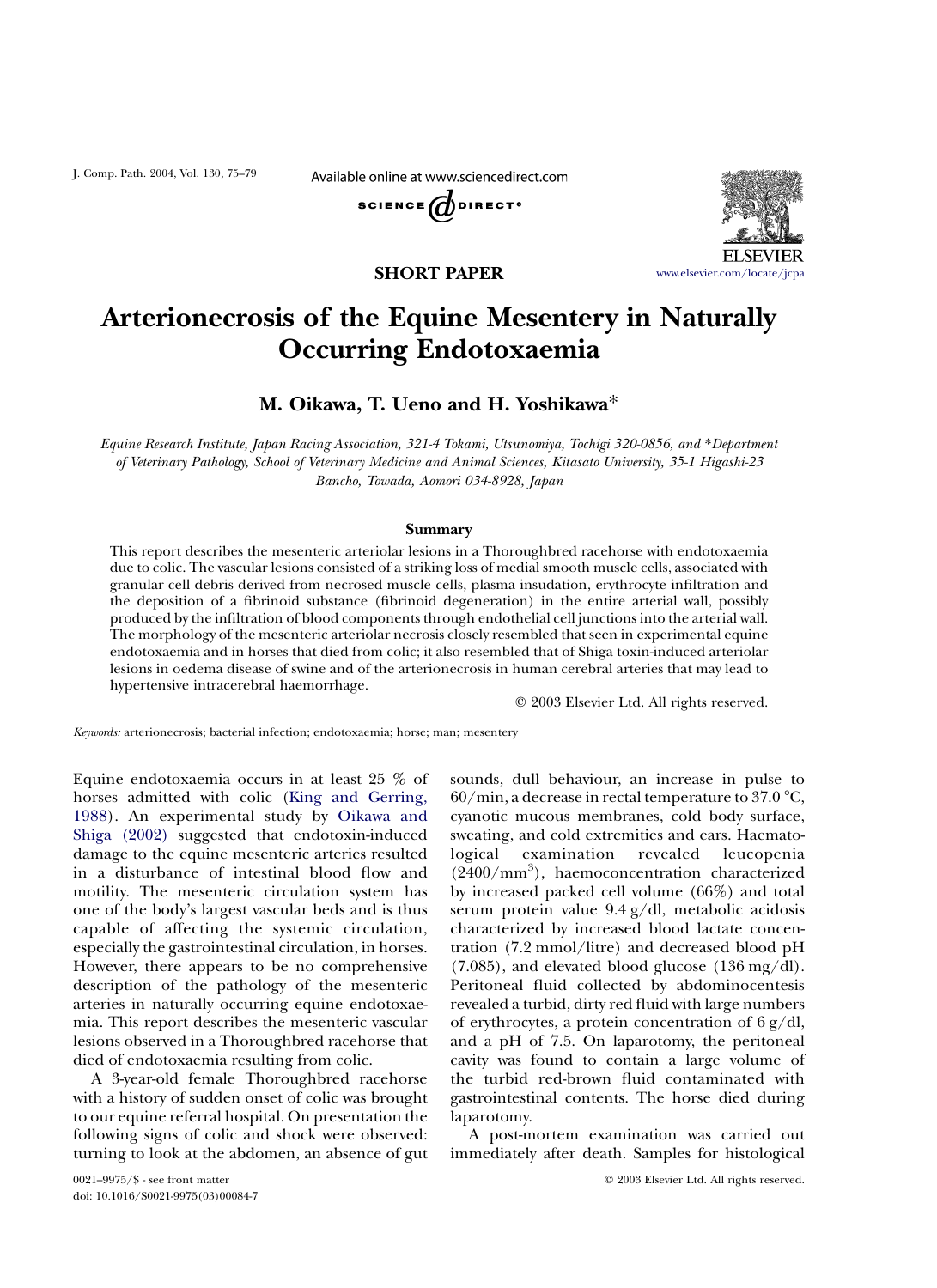examination were collected from the anterior and posterior mesentery. The mesentery was fixed in formalin, dehydrated with alcohol, and soaked in methyl salicylate to prepare transparent specimens. Histological examination was performed on serial paraffin wax sections of the arterial segments in which a moniliform morphology was observed under a dissecting microscope (Fig. 1; [Oikawa](#page-4-0) [and Shiga, 2002](#page-4-0)). The stains used were haematoxylin and eosin (HE), elastica van Gieson (EVG), colloidal iron, Mallory's stain, phosphotungstic acid–haematoxylin (PTAH), Congo red and alcian blue (pH 2.5) —periodic acid-Schiff (ABPAS). The external diameters of arteries were determined with an ocular micrometer (OMSD-1; Olympus, Tokyo, Japan) by measuring the outer limit of the mural smooth muscle. For ultrastructural examination, arterial segments in which a moniliform morphology had been observed in the transparent specimens were washed with phosphate buffer, post-fixed with 2.5% glutaraldehyde, and embedded in Epon. The ultrathin sections obtained from the mesenteric vasculature were double-stained with uranyl acetate and lead citrate, and examined by transmission electron microscopy (TEM) (Hitachi H-600; Hitachi Koki Co., Tokyo, Japan).

For the detection of endotoxin, blood samples were taken aseptically from the jugular vein into a heparin-coated, pyrogen-free plastic syringe (EG tube; Seikagaku Kogyo Ltd, Tokyo, Japan) at laparotomy. Platelet-rich plasma (PRP) was prepared by centrifugation at 150 g for 10 min at  $4^{\circ}$ C. Interfering factors were removed by exposing 0.1 ml of PRP to 0.2 ml of 0.32 M perchloric acid at  $37^{\circ}$ C for 20 min. The supernate obtained by centrifugation at  $1000\,\text{g}$  for 15 min was used for



Fig. 1. Transparent specimen of the mesenteric vasculature. The arteriole (A) has a moniliform morphology, i.e., frequently showing segments that are either contracted or dilated. A small vein (B) shows dilatation due to congestion.  $\times$  24.

assay after being neutralized with an equal volume of 0.18 M NaOH [\(Obayashi, 1984\)](#page-4-0). Samples of peritoneal fluid were also taken with a sterile syringe at laparotomy and processed similarly by centrifugation at  $150 g$  for 10 min at 4 °C. The supernate was filtered through a pyrogen-free 0.45 mm filter assembly and used for assay. Endotoxin in the plasma and peritoneal fluid samples was measured by chromogenic endotoxin-specific assay (Obayashi et al[., 1985, 1986](#page-4-0)) with an endotoxin-specific chromogenic test (ES test; Seikagaku Kogyo). Blood and peritoneal fluid were also taken from 20 clinically healthy Thoroughbred racehorses and assayed to provide reference values.

Post-mortem examination revealed fibrinous haemorrhagic peritonitis due to rupture of the caecum near the caecocolic fold, multiple petechiae and ecchymoses throughout the anterior and posterior mesentery, slight to mild congestion in the stomach and the small and large intestines, massive haemorrhage in the adrenal cortices, and a swollen and cloudy appearance of the liver and kidneys. No abnormal positioning of the intestinal tract (e.g., displacement, herniation or torsion) was found.

Microscopically, the external diameters of the moniliform arterioles were seen to range from approximately 100 to  $250 \mu m$ . [Fig. 2a](#page-2-0) shows (1) dense restiform masses, stained red with HE, in the arteriolar walls, (2) intramural and perivascular infiltration by erythrocytes, and (3) disappearance of the majority of myocytes in the tunica media; in the nuclei of the remaining myocytes, however, karyorrhexis and pyknosis were frequently observed. The restiform masses observed in the arterial walls were stained deep red with Mallory and ABPAS stains, yellowish brown with EVG, and deep blue with PTAH ([Fig. 2b\)](#page-2-0), but no staining appeared with the colloidal iron or Congo red method. The staining indicated that fibrinoid substances had been deposited (fibrinoid degeneration) and that plasma glycoprotein was present. Partial disruption was found in the internal elastic lamina. Under a dissecting microscope, the findings described above were more obvious in the dilated arteries [\(Fig. 2a and b\)](#page-2-0) than in the stenosed arteries ([Fig. 2c and d\)](#page-2-0). The surrounding minute blood vessels (mainly capillaries) sometimes contained fibrinous thrombi. Moderate haemorrhage was seen in the lamina propria and submucosa of the small and large intestinal mucosa. Oedematous degeneration, spherical swelling and loss of smooth muscle cells were seen in the muscular tunics (especially in the longitudinal layers) of the small and large intestines.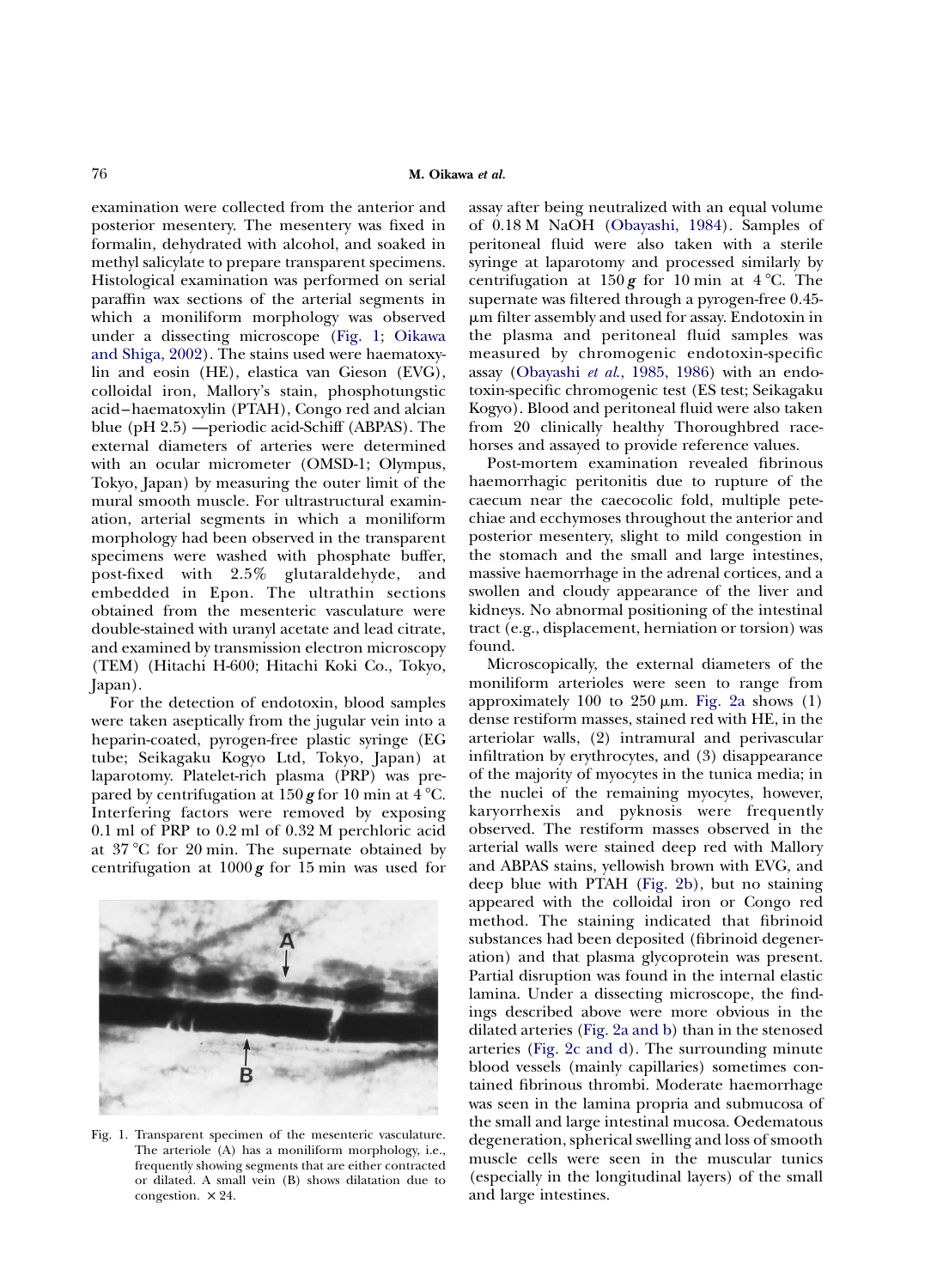<span id="page-2-0"></span>

Fig. 2a–d. Cross-section of arterioles in the mesentery. (a) An arteriole with luminal dilatation shows severe vascular changes, consisting of intramural infiltration of erythrocytes, parietal deposition of fibrinoid material, medial smooth muscle cell loss and necrosis. HE.  $\times$  240. (b) An arteriole with luminal dilatation shows marked parietal deposition of fibrinoid substance. PTAH.  $\times$  240. (c) and (d) Arrows indicate partial deposition of fibrinoid material in an arteriole with a narrowed lumen. (c) HE.  $\times$  422. (d) PTAH.  $\times$  422.

TEM showed that the endothelial cells of the affected arterioles were swollen, with cytoplasm of low electron density and enlarged clear cytoplasmic vacuoles that sometimes contained a homogeneous substance of high electron density [\(Figs. 3 and 4](#page-3-0)). Some endothelial cells had dark, condensed cytoplasm indicative of coagulation necrosis. Marked swelling and partial disruption of the internal elastic lamina were seen [\(Fig. 5\)](#page-3-0). Electron-dense granular material resembling blood plasma protein had accumulated just beneath the endothelial cells and at the endothelial cell junctions [\(Fig. 5](#page-3-0)). Highly electron-dense fibrillar material indicative of a fibrinoid substance had been deposited beneath the internal elastic lamina [\(Fig. 5](#page-3-0)). In the media, the smooth muscle cells had almost disappeared, and the cellular spaces remaining were vacant or contained necrotic smooth muscle cells or granular cell debris, or both, derived from the necrosed muscle cells [\(Figs. 3](#page-3-0)

[and 4\)](#page-3-0). Fibrinoid deposits, insudation of blood plasma constituents, and infiltration of erythrocytes were seen in the entire arterial wall ([Fig. 3\)](#page-3-0). The smooth muscle cell myofilaments in the media were dispersed and frayed, forming a fibrillar structure in which fibrinoid substances were deposited [\(Fig. 6\)](#page-3-0). Platelets mixed with fibrillar material, neutrophils and erythrocytes were present, either adherent to the intima or free in the lumen.

The mean peripheral plasma and peritoneal fluid endotoxin concentrations in the 20 clinically healthy Thoroughbred racehorses were  $6.4 \pm 3.4$ and  $0.5 \pm 0.4$  pg/ml, respectively. Plasma and peritoneal fluid samples obtained from the horse with colic had endotoxin values of 797.7 and 13 844.0 pg/ml, respectively.

The horse's death was considered to be caused by acute endotoxaemia associated with absorption of endotoxin from peritoneal fluid contaminated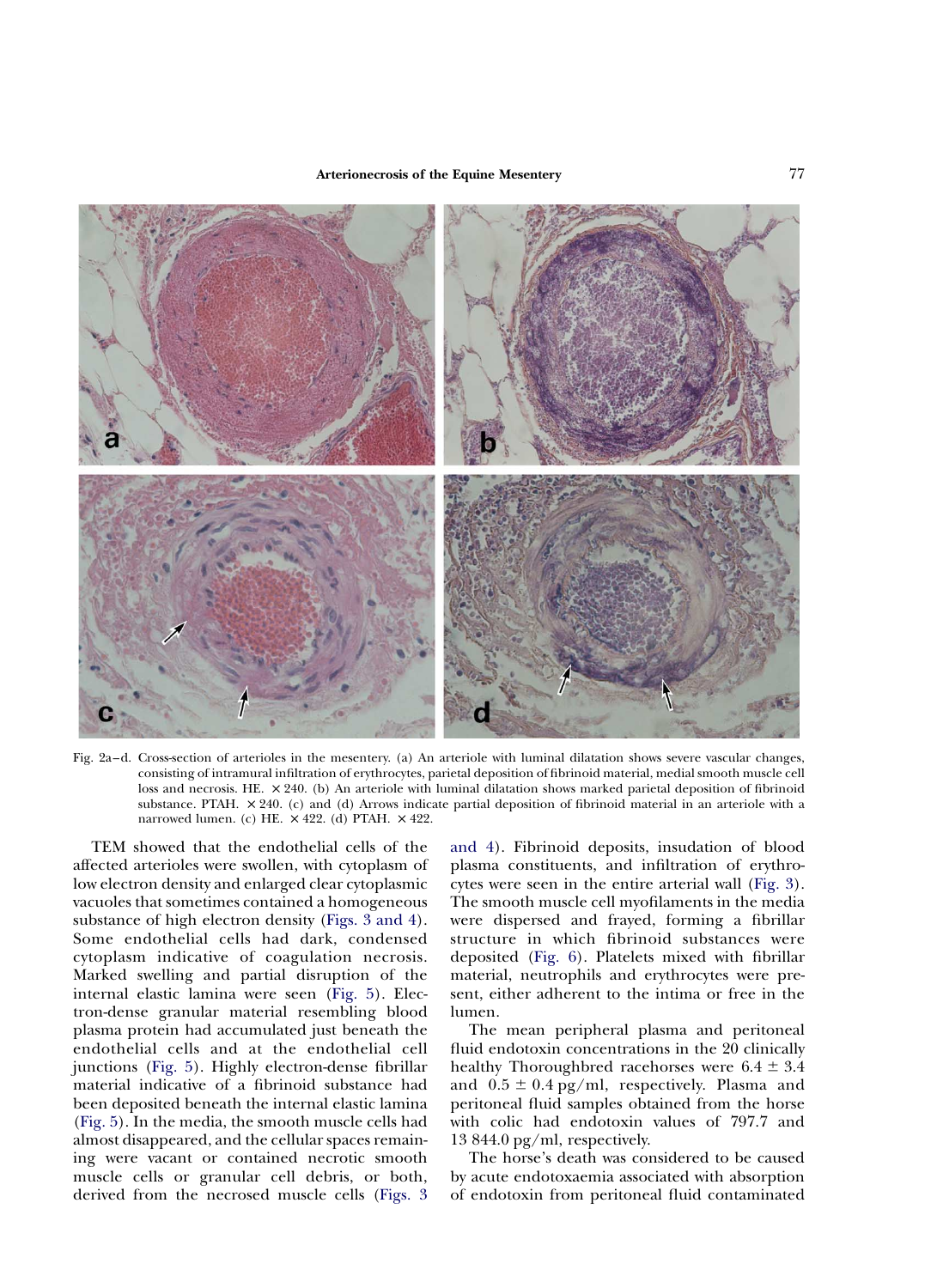<span id="page-3-0"></span>

Fig. 3. Ultrastructure of a mesenteric arteriole. Marked medial smooth muscle cell loss with granular cell debris, infiltration of erythrocytes (E) and blood plasma constituents (P), and deposition of fibrinoid substance (F) are evident in the media. The lumen is indicated by an asterisk. TEM. Bar,  $2.5 \mu m$ .



Fig. 4. Endothelial cells (arrowhead) are distended by clear cytoplasmic vacuoles. Myocytes (asterisk) are degenerative. Lumen, L. TEM. Bar, 2.5 µm.



Fig. 5. Blood plasma proteins (P) beneath an endothelial cell (E) and between endothelial cell junctions (large arrow). Marked thickening and disruption of the internal elastic lamina (IEL) are also prominent (small arrows). Fibrinoid material (F) is deposited beneath the IEL. The lumen is indicated by an asterisk. TEM. Bar,  $0.7 \mu m$ .

with gastro-intestinal contents. This assumption was based on the high endotoxin concentrations and the clinical and pathological resemblance to experimental equine endotoxaemia [\(Oikawa and](#page-4-0) [Shiga, 2002; Oikawa and Yamaoka, 2003](#page-4-0)). The endotoxin concentrations were similar to those reported previously in horses that died of endotoxaemia with colic [\(King and Gerring, 1988; Fessler](#page-4-0) et al[., 1989](#page-4-0)).

Although proof is lacking, the lesions observed in the mesenteric arterioles may well have resulted from a hypercytokinaemia cascade elicited by endotoxin [\(MacKay, 2000\)](#page-4-0). We believe that the pathomorphogenesis of the arterial necrosis was based on endothelial injury, leading to enlargement



Fig. 6. Dispersed and frayed smooth muscle cell myofilaments (M) in the media show deposits of fibrinoid substance (F) and infiltration by blood plasma constituents (P). TEM. Bar,  $0.7 \mu m$ .